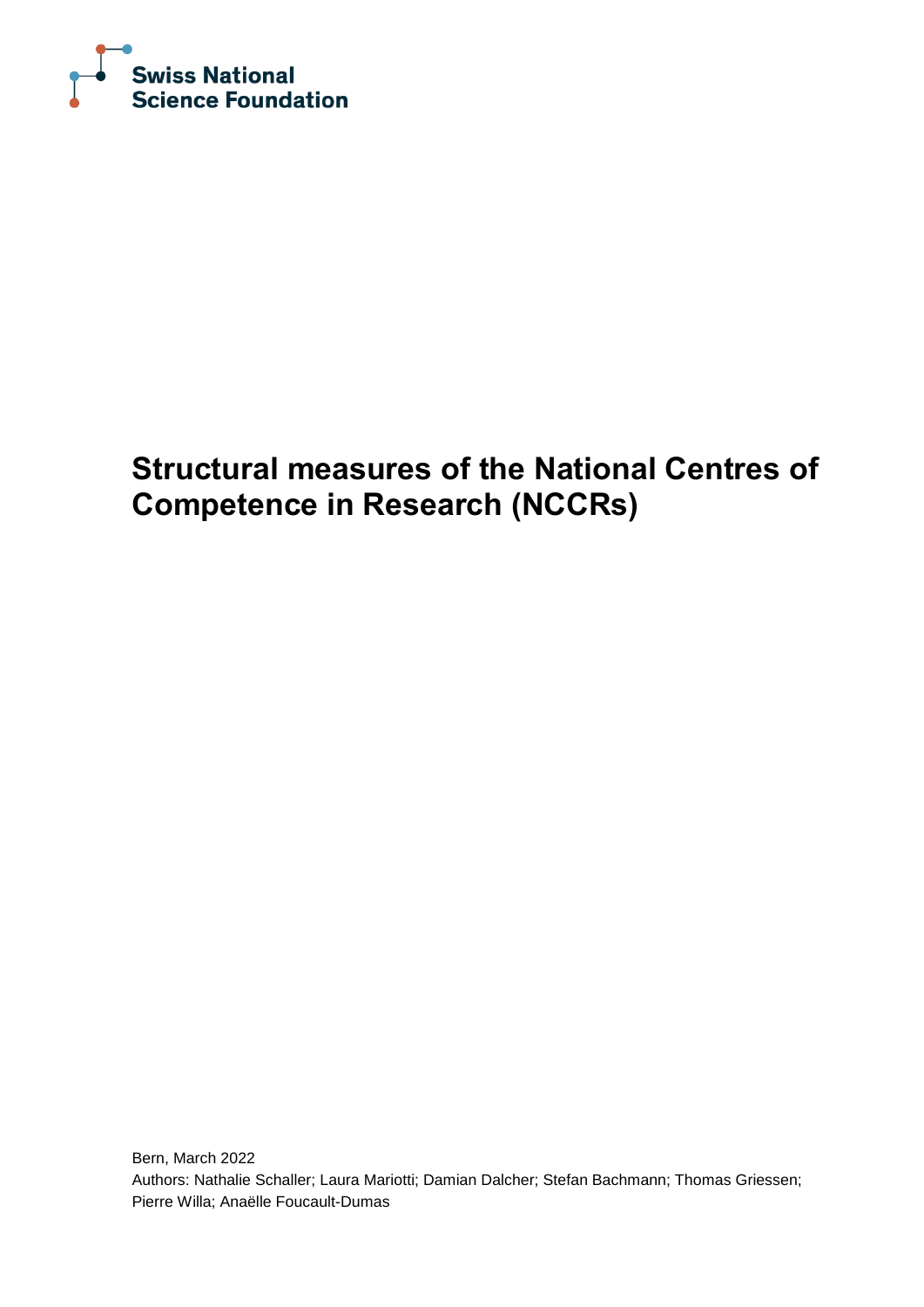## $\overline{\Gamma}$ SNSF

#### **Contents**

| 1            | Introduction                            | $\mathbf{2}$    |
|--------------|-----------------------------------------|-----------------|
| $\mathbf{2}$ | <b>Institutional structures</b>         | 3               |
| 3            | Knowledge and technology transfer       | 5               |
| 4            | <b>Education</b>                        | $6\phantom{1}6$ |
| 5            | <b>Equal opportunities</b>              | 7               |
| 6            | <b>Communication and outreach</b>       | 8               |
| 7            | Open science                            | 9               |
| 8            | International reach and impact of NCCRs | 10              |
| 9            | <b>Conclusion and outlook</b>           | 11              |

### <span id="page-1-0"></span>**1 Introduction**

In accordance with the Ordinance on the Promotion of Research and Innovation (German acronym: V-FIFG), the National Centres of Competence in Research (NCCRs) are required to develop so-called "structural measures". Their goals are to establish a sound and long-term basis for strengthening the specific research field(s) and to maximise the scope and impact of the research. As mentioned in the V-FIFG, structural aspects also reflect strategic and political aims. Traditionally, they can be categorised as *institutional structures*, which range from **research positions** (mainly new professorships), **junior group leaders positions** (to retain promising young researchers working in the NCCR), **organisational positions** (permanent positions linked to management tasks of the NCCR) and **infrastructures** (including centres, networks and platforms). Besides structural measures in this narrower sense, additional measures referred to as *structure-related aspects* are also required. These include **knowledge and technology transfer**, **education**, **equal opportunities, communication & outreach** and **open science.**

The aim of this document is to provide a concise overview of some key and diverse structural measures from past and current NCCRs, highlighting their impact and the challenges they are resolving. A chapter on their international impact is also included. Importantly, this document is not an exhaustive list of all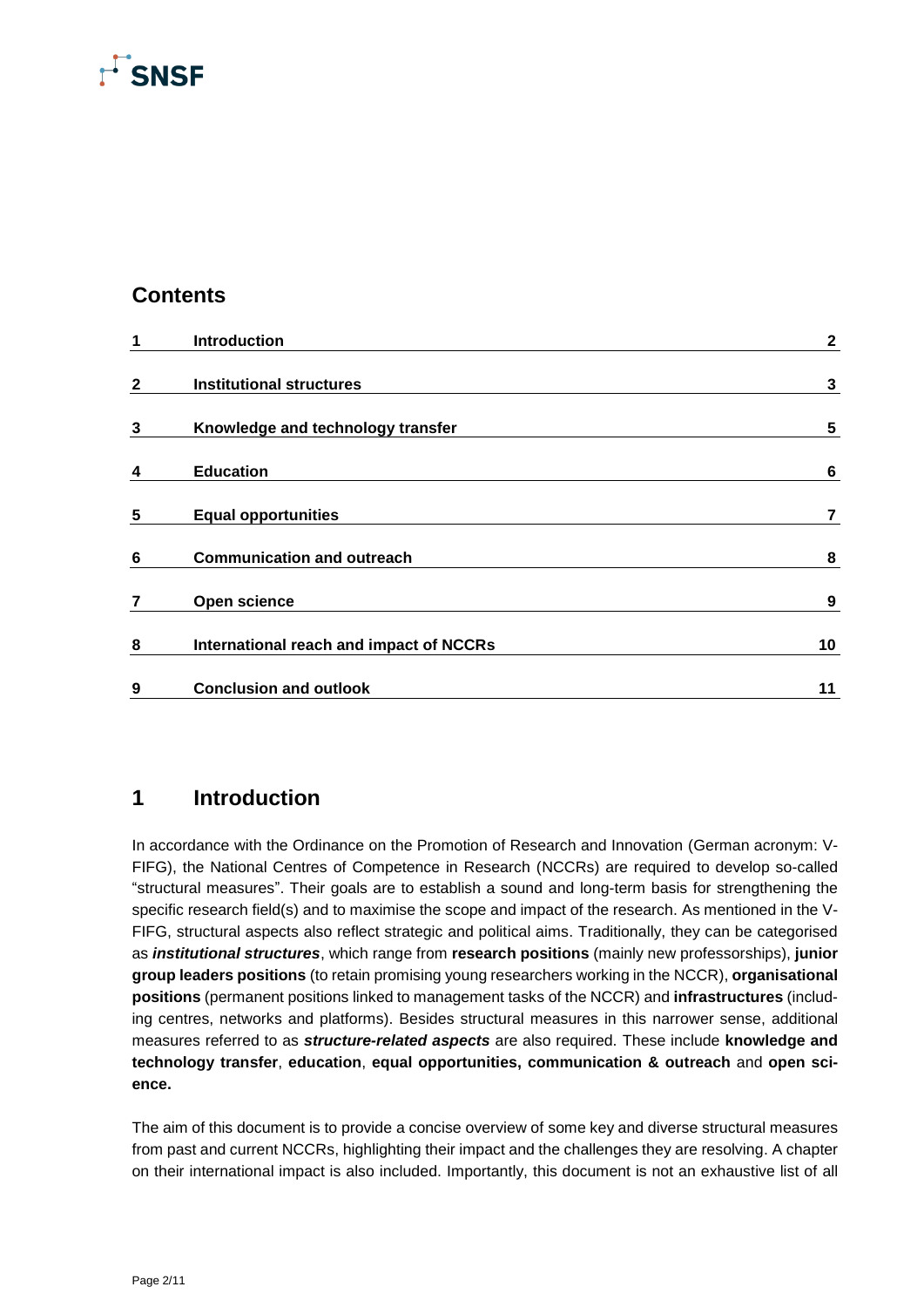

implemented structural measures and structure-related aspects, and many outstanding initiatives were not be mentioned.

#### <span id="page-2-0"></span>**2 Institutional structures**

Institutional structural measures involve targeted developments in the home institutions aimed at supporting the NCCR's research domain. They require thoughtful and substantial investments, often by the home institutions, as they are designed to drive top-quality research, to generally last beyond the end of the NCCR, and to be visible and used nationally or internationally. These measures include, among other implementations, staff positions (such as professorships), technology platforms, networks and research centres.

#### **Research centres / networks**

Several NCCRs created research centres that have strengthened the impact and further developed the aims of completed NCCRs. Research centres emerging from NCCRs address field-specific challenges, attract excellent researchers, sustain scientists' collaborations and provide long-term platforms connecting researchers across Switzerland and beyond. Centres can also be broad, decentralised networks, coordinating interactions between various infrastructures or nodes. Undoubtedly visible on a national level, such centres and networks also reinforce Switzerland's international position and visibility. Successful, long-lasting research centres promote all aspects that are encouraged in NCCRs: excellent and collaborative research, international standing, education, science communication, knowledge transfer and equal opportunities. Research centres and networks representing the direct legacy of NCCRs include, among many other examples:

- Th[e Oeschger Centre](https://www.oeschger.unibe.ch/index_eng.html) for climate change research and the [Center for Climate Systems Model](https://c2sm.ethz.ch/)[ing](https://c2sm.ethz.ch/) (C2SM) (created in 2007 and 2008, respectively, by the NCCR Climate and hosted at the University of Bern and ETH Zurich).
- Th[e Swiss Nanoscience Institute](https://nanoscience.ch/en/) (created in 2006 by the NCCR Nanoscale Science and hosted at the University of Basel).
- The [Centre for Democracy Studies Aarau](https://www.zdaarau.ch/) (created in 2009 by the NCCR Democracy and situated in Aarau).
- The [Centre for Intelligent Systems](https://www.epfl.ch/research/domains/cis/fr/center-for-intelligent-systems/) (created in 2020 and hosted at EPFL, linked to the NCCR Robotics).
- The [MaNEP Switzerland Network](https://www.manep.ch/) for research on materials with novel properties (created in 2013 by the NCCR MaNEP to continue networking activities).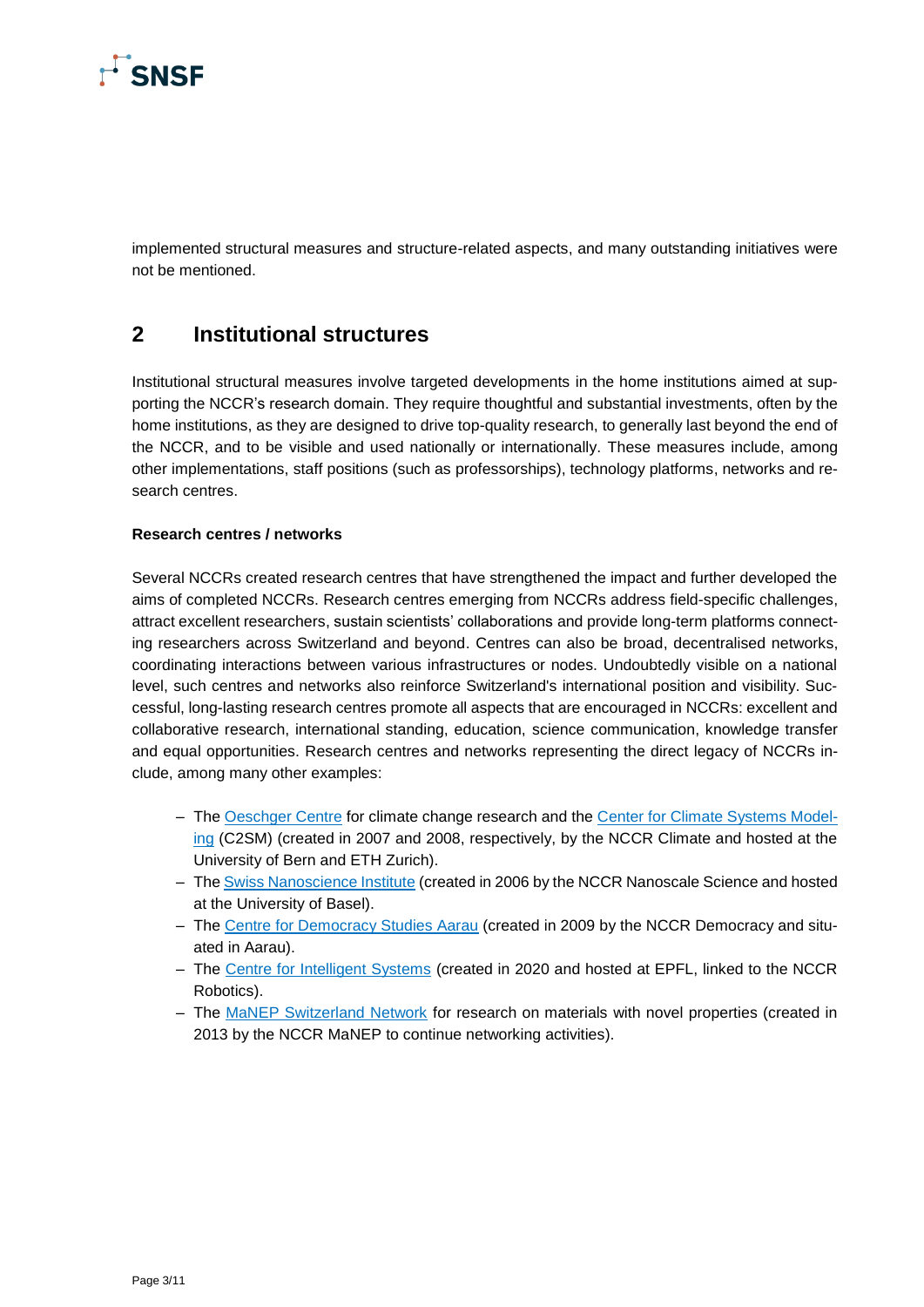# SNSE

**The Centre Interfacultaire en Sciences Affectives [\(CISA\)](https://www.unige.ch/cisa/)**, hosted at the University of Geneva and created in 2005 by the NCCR Affective Sciences (2005 - 2017), is a unique research centre which aims to deepen our understanding of human emotions and their influence on our decisions and health. It uses fundamental, translational and interdisciplinary research across social sciences, humanities and natural sciences. It is one of the first broad research centres in its field and currently employs 60 staff members. This particular centre is also known for its public outreach: it has been involved in many festivals and museum exhibitions, including the 2021 ["De l'amour" exhibition](https://www.quaidessavoirs.fr/de_lamour) in France, and invites the public, as well as private partners, to participate in their research.

#### **Technology platforms / facilities / workflows**

Many NCCRs create or strengthen a physical or virtual technology platform, facility or workflow. All of these structures are important for excellent research, fast progress and networking within and outside the NCCR. In clinical fields, these measures can also include establishing new patient cohort studies as a workflow, from sample acquisition to processing, storage and data sharing (with strict regulations). The technology-driven nature of most platforms implies continuous development. Running and maintaining these structures often relies on motivated, competent and specialised staff, who need to be appropriately trained and nurtured. A few examples of technology platforms and workflows (among many) include:

- The [FastLab](https://fastlab.ethz.ch/) platforms with ultrafast lasers and detectors, which are not usually available in single research groups (created by the NCCR MUST at ETH Zurich and the University of Bern)
- The [Swiss Kidney Stone cohort](https://sksc.nccr-kidney.ch/) (SKSC), created by the NCCR Kidney to collect and store samples and data from patients suffering from kidney stones, accessible to researchers.
- The [22q11 deletion syndrome cohort,](https://nccr-synapsy.ch/news/5237/) supported by the NCCR SYNAPSY, to collect clinical samples and brain imaging and activity data in the same cohort of patients with the 22q11 deletion syndrome and an increased risk of schizophrenia.

**[Materials Cloud](https://www.materialscloud.org/)** is a web platform launched in 2018 by the NCCR MARVEL to share resources in computational materials sciences. It offers open-access, transparent and comprehensive simulation services, using the open-source Python infrastructure AiiDA to streamline complex computational workflows. The AiiDAlab cloud computing platform offers an interactive interface to perform complex simulation workflows directly from a web browser. AiiDAlab and Materials Cloud are suited to academic and industry projects, allowing efficient knowledge and technology transfer. During the first half of 2021, 20 to 25 new users registered on average every month, and Materials Cloud received around 13,500 unique monthly visits. Their increasing user community promises long-term sustainability and international visibility.

**[ACCESS](https://nccr-chembio.ch/technologies/facilities/screening-facility/)**, which stands for "academic chemical screens in Switzerland", is a screening facility established in 2010 by the NCCR Chemical Biology as an extension of the Biomolecular Screening Facility at EPFL, and with a second antenna created in 2015 at the University of Geneva. The highcontent and high-throughput screening platform offers assay development support and tools, access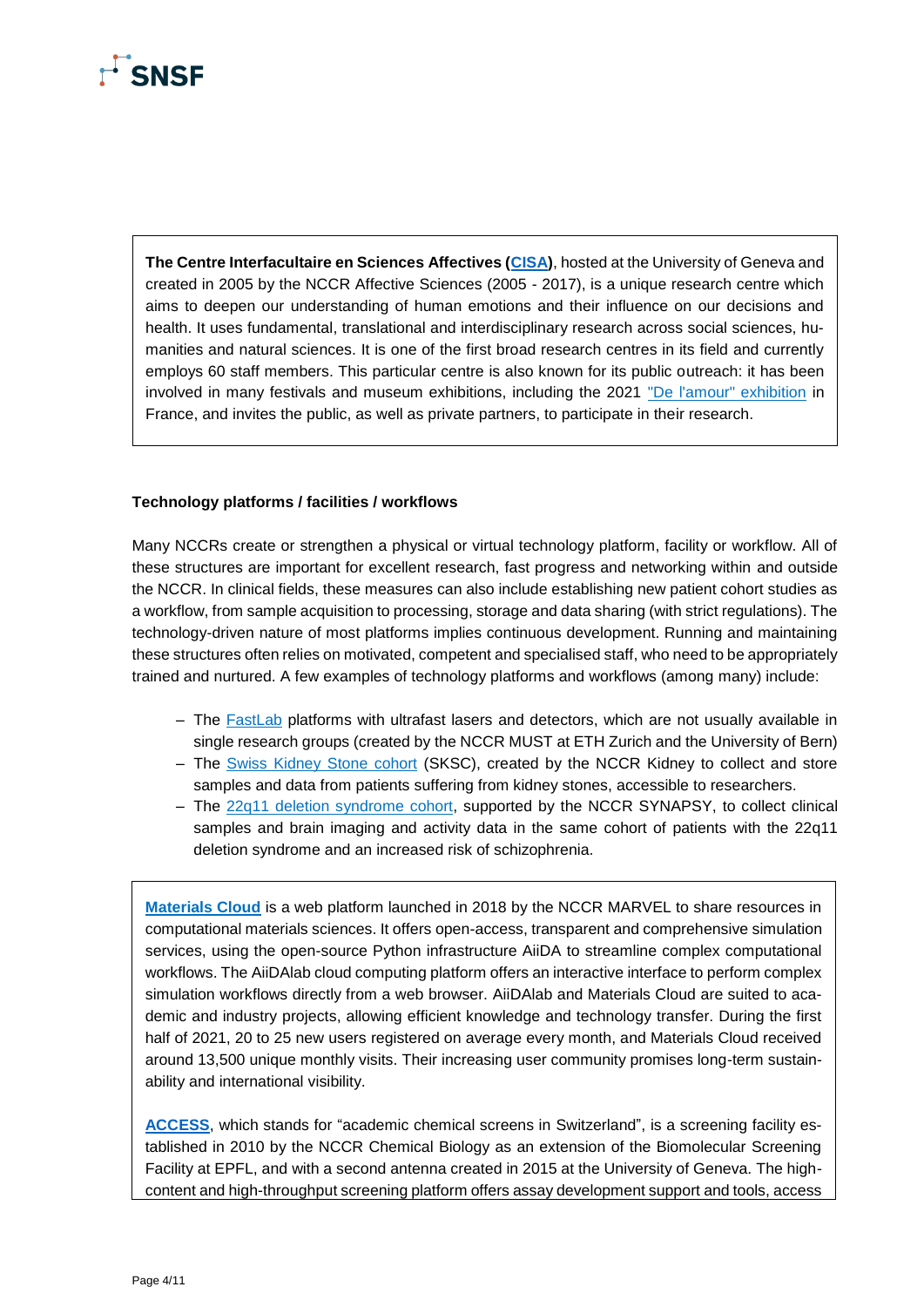

to data acquisition microscopes and plate readers, and image and data analysis support. The facility organises workshops and courses to train the next generation of imaging experts. By providing personal support to screening projects, it also promotes excellent research and knowledge and technology transfer. The facility is accessible for researchers all over Switzerland and works with academic and industry partners.

#### **Faculty and staff positions**

Excellent researchers drive the progress of an NCCR. NCCRs represent unique opportunities to create new and lasting research positions within institutions, such as group leader, assistant professor (preferably tenure-track) and full professor positions. These positions will strengthen a defined NCCR topic in the long term, re-orient the NCCR and home institutions into new emerging directions, retain promising researchers and promote their independence. Education, training and equal opportunities at all career levels are also encouraged through specific programmes and activities (see sections below). Permanent positions linked to research, management and the coordination of, for example, networks, centres, platforms and cohort studies, are equally important for the long-lasting success of an ongoing or completed NCCR.

**In numbers:** Since the launch of the NCCR programme in 2001, more than **150 new full professorships** and more than **160 assistant professorships** have been created in the context of the 42 NCCRs funded during this time. In addition, more than **75 successors of existing Chairs** were selected by taking into consideration the topic of a running NCCR.

#### <span id="page-4-0"></span>**3 Knowledge and technology transfer**

Knowledge and technology transfer are important aspects of every NCCR in order to translate scientific results into relevant knowledge for society or into innovative technologies, and to create links with potential users in different domains (e.g. industry, politics and society). Transfer of knowledge is a particularly versatile area composed not only of exchanges within the scientific community, but also of interactions with various stakeholders from society, politics and industry. The NCCR's communication to the broader public sector is addressed in the section "Communication and outreach".

Most NCCRs achieve international recognition within the academic sector by organising scientific conferences, symposiums and workshops to which they invite top-class experts in their fields. In addition, joint publications – also with collaborators outside the NCCR community – add to the international visibility.

Measures for technology transfer are often tightly linked to institutional structures, such as technology platforms and facilities. It is of particular importance that the entire scientific community and, if applicable,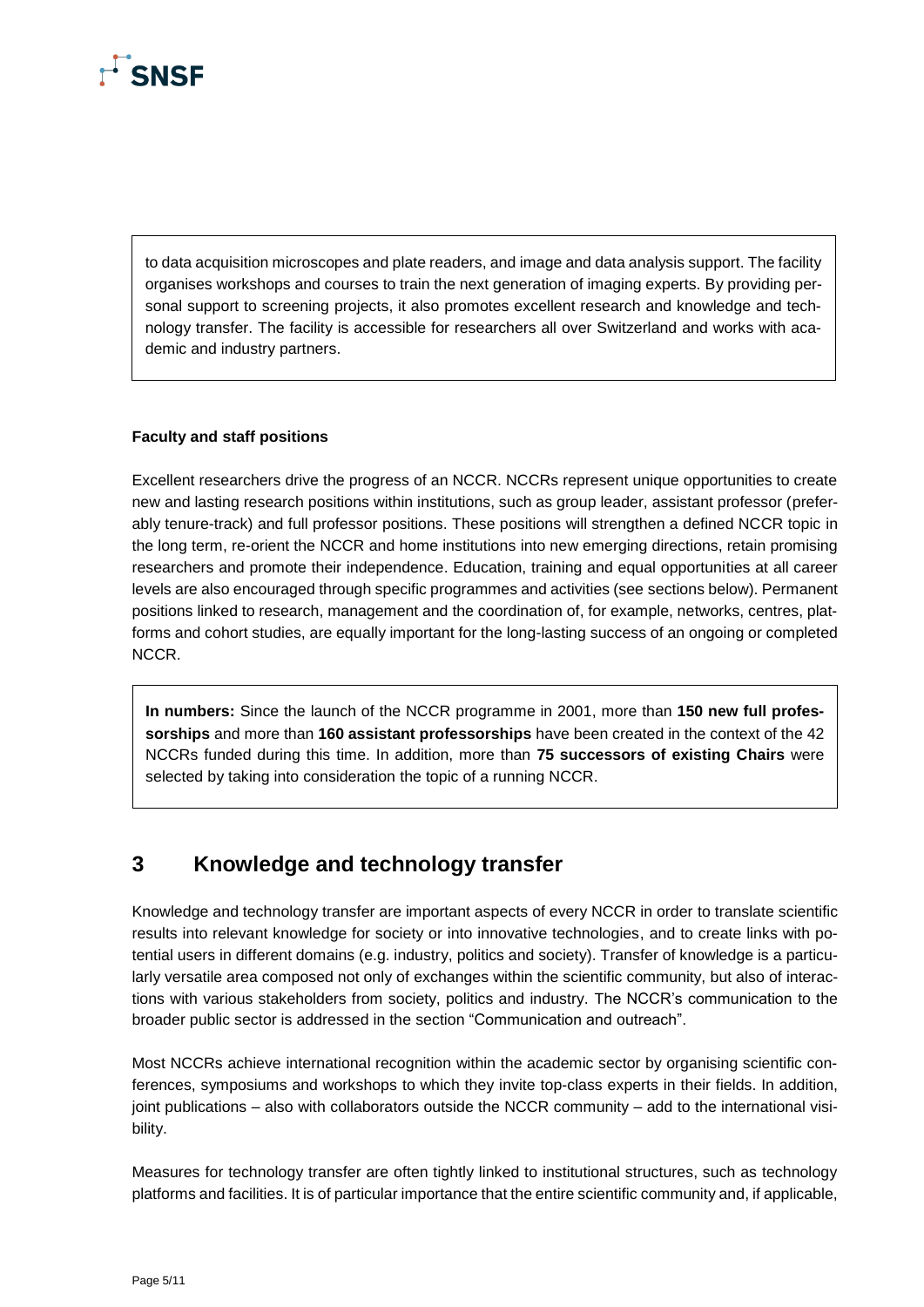

interested industrial partners have access to these research infrastructures. A further central element of technology transfer is the transformation of the NCCR's developed technologies into an economic benefit. In this regard, intellectual property (IP) rights and the foundation of spin-offs/start-ups are typical outputs.

**[Bench2biz](https://bench2biz.ch/)** is a consortium composed of multiple NCCRs of the 3rd and 4th Series (NCCRs Chemical Biology, TransCure, PlanetS, RNA&Disease, Bioinspired Materials and Kidney). Together, they organise intensive hands-on workshops for researchers with a view to realising potential commercial value. Business and industry experts help the researchers to develop their ideas into a concept, to determine the commercial value of their ideas and to launch their business plans. Importantly, Bench2biz's sustainability is ensured through the support of many NCCRs, even beyond the 3<sup>rd</sup> Series.

**[INCATE](https://www.incate.net/)** (Incubator for Antibacterial Therapies in Europe) is a non-profit organisation, co-founded by the NCCR AntiResist, the University of Basel and other international institutions. Its aim is to bring together translational and basic antimicrobial research scientists, industry experts, experienced entrepreneurs and investors from across Europe. Through non-dilutive funds and coaching, translational projects and early stage start-ups are supported to become investible ventures.

**Scientific Conferences:** as one of many excellent examples of conferences organised by NCCRs, the biennial [International Conference on Molecular Systems Engineering \(ICMSE\)](https://www.nccr-mse.ch/en/events/icmse-2017/) stands out as a unique event in the emerging field of molecular systems engineering. Co-organised by the NCCR MSE and the Dutch Research Centre for Functional Molecular Systems (FMS), the ICMSE has the potential of leading to a long-term paradigm shift in molecular sciences.

#### <span id="page-5-0"></span>**4 Education**

The contribution of each NCCR to education and training, particularly on the PhD level, is key to strengthening and sustaining Switzerland's international standing in the respective research fields and to supporting young researchers. Typically, NCCRs create specific Bachelor, Master and/or PhD programmes. Apart from these well-established measures, NCCRs often organise additional training events, such as topic-specific winter/summer schools, preferably in collaboration with partner universities within or outside of the NCCR consortium. Further examples of educational and training activities are pre-PhD [\(Pre](https://nccr-rna-and-disease.ch/education/predoc)[doc\)](https://nccr-rna-and-disease.ch/education/predoc) rotation programmes, which allow students to work in different labs before choosing one for their PhDs, and "flying" postdoc positions that are linked to multiple projects, thereby fostering internal knowledge and method transfer.

**Online Courses:** Considering the technological advances of recent years, online courses are gaining importance in current and future educational programmes. In this regard, the NCCR Kidney has successfully developed a postgraduate degree "Certificate of Advanced Studies" (CAS) or "Diploma of Advanced Studies" (DAS) in [Translational Nephrology](https://www.nccr-kidney.ch/education.574en.html)**.** Six e-learning courses, which have been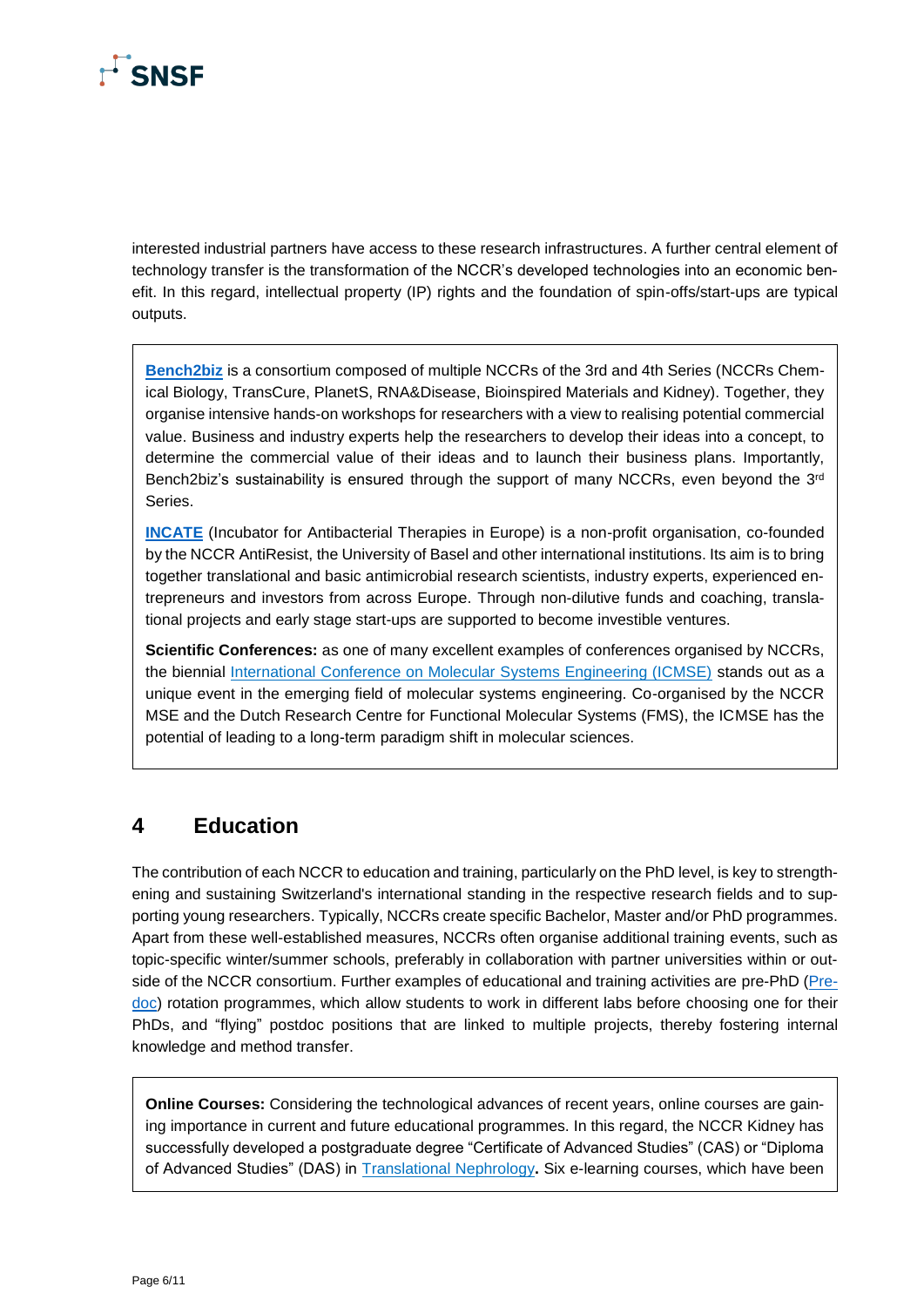

developed by the [Health Sciences eTraining Foundation](https://hset.org/) (HSeT) in collaboration with several specialists from the NCCR Kidney, form the core of this programme. Other outstanding examples are the [Small Private Online Course \(SPOC\)](https://nccr-chembio.ch/news/online-course-chemical-biology/) and [Massive Open Online Course \(MOOC\)](https://nccr-chembio.ch/education-training/mooc-chemical-biology/) in chemical biology, initiated by the NCCR Chemical Biology. While the SPOC online course is designed as an internal course for Master and PhD Students at the University of Geneva, the MOOC features on the Coursera platform, targeting students worldwide.

As part of their education strategy, the NCCR SYNAPSY established two strong training programmes: the **[MD-PhD and the clinician-scientist training programmes](https://nccr-synapsy.ch/programs/)**. Their overall goal is to promote a new generation of MDs and psychiatrists with neuroscience skills. In order to reach this target, specific courses at the pre- and post-graduate level and rotations research labs are included in the clinicians' training. This knowledge allows basic research results to be directly translated into clinical benefit.

Of the many excellent educational programmes, the **[Master in Robotics](https://www.epfl.ch/education/master/programs/robotics/#faq-841042)** of the NCCR Robotics at the EPFL stands out as an exceptional measure to sharpen the interest of young students in the NCCR's core topic. In combination with theoretical modules, students gather hands-on practical experience by working with researchers on challenging problems within EPFL robotics laboratories or industry. Importantly, the programme also reaches international recognition, with numerous international applicants.

### <span id="page-6-0"></span>**5 Equal opportunities**

NCCRs put measures in place to provide equal opportunities for all genders and ideally reflect on ways to provide equal chances for all types of minorities, such as persons coming from different cultural backgrounds and ethnicities, or persons with disabilities. Most of the efforts in this category so far have focussed on providing equal opportunities for women and men to pursue their research careers, for example by making financial support available for [childcare.](https://www.nccr-kidney.ch/family_work.579en.html) The NCCR RNA & Disease provides lab assistance before and during maternity leave, a scheme now implemented at the Department of Biology of ETH Zurich. They also offer six additional weeks of paid leave to fathers and partners. In recent years, many NCCRs have organised internal workshops on unconscious gender biases, for example during the hiring process or when writing letters of recommendations (for example [1](https://www.nccr-transcure.ch/gender-equality/raising-awareness) and [2\)](http://nccr-planets.ch/tips-promoting-equal-opportunity-hiring-teaching-mentoring/). However, providing a diverse and inclusive working environment goes further than gender equality and activities encouraging diversity in a broader sense are starting to arise in the Swiss research landscape and in NCCRs as well [\(example](http://nccr-planets.ch/diversity-equity-inclusion/) from the NCCR PlanetS).

**INSPIRE Potentials** are Master's fellowships from [NCCR MARVEL](https://nccr-marvel.ch/outreach/equal-opportunities/inspire-description) and [NCCR QSIT.](https://nccr-qsit.ethz.ch/equal-opportunity/inspire-potentials---qsit-master-internship-award.html) These fellowships are an initiative to broaden the opportunities for women in science. By providing stipends for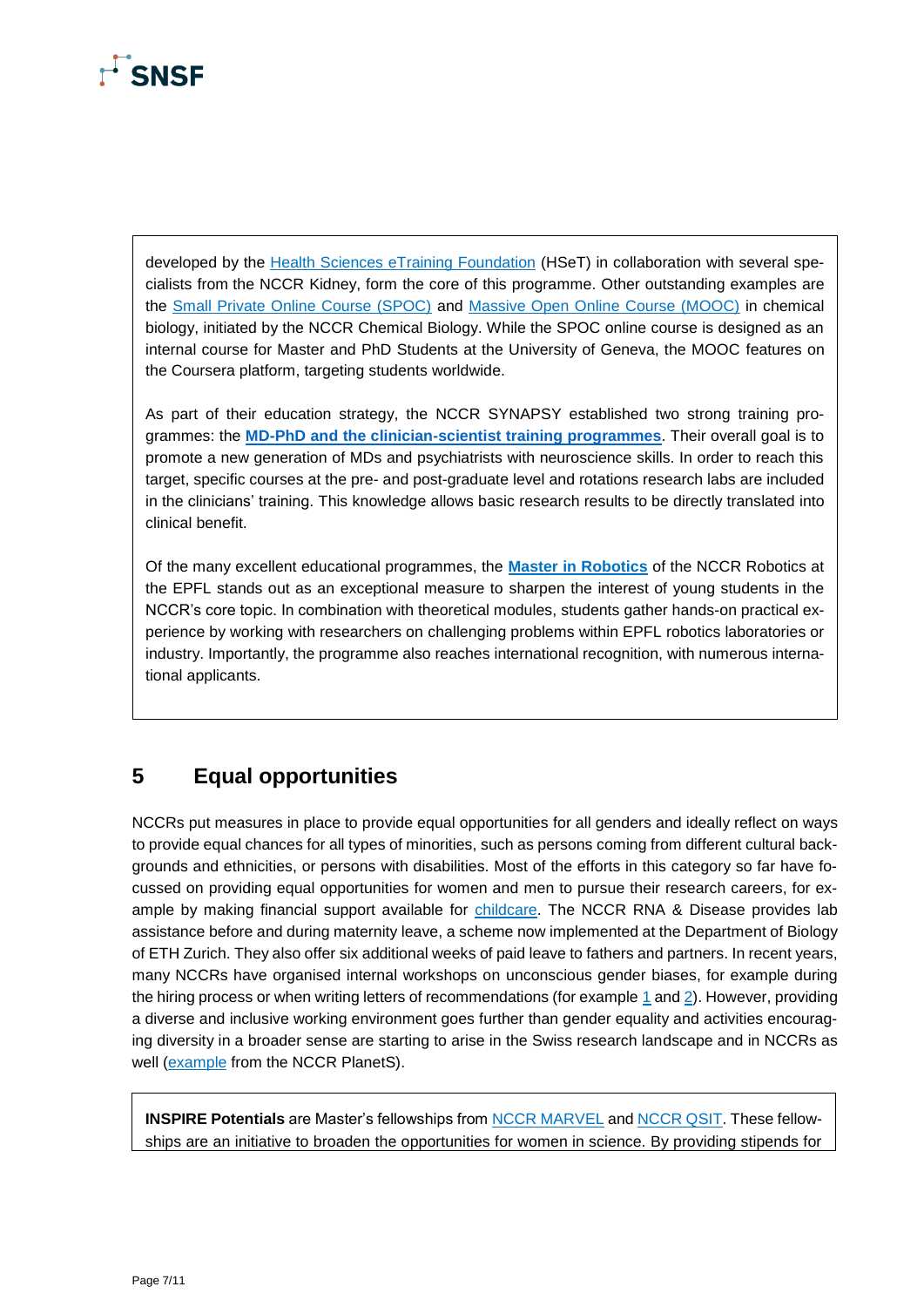

female master or PhD students, the goal is to retain talented students for PhD or Postdoctoral positions in the decisive stage of their academic career.

NCCR Bio-Inspired Materials built a dedicated career support for young female researchers called **[WINS](https://www.bioinspired-materials.ch/en/education/postdoctoral-training/fellowship-for-women-in-science.html) (Women in Science) Postdoctoral Fellowships**. These fellowships support the residency of researchers in the laboratory of one of the research groups of the NCCR. So far, six WINS fellowships have been granted (two completed and four running). Both grantees who concluded their projects have meanwhile acquired permanent research positions.

To celebrate the 50<sup>th</sup> anniversary of women obtaining the right to vote in Switzerland in 2021, the 22 running NCCRs launched the **[#NCCRwomen](https://www.youtube.com/channel/UCOSn0rhflLmS5pwkC3wS34w/videos?view=0&sort=dd&flow=grid) campaign**. 107 women scientists working in NCCRs were portrayed in short videos shared on the #NCCRwomen YouTube channel. With over 100'000 views, this highly successful initiative showed how diverse, valuable and inspiring scientific careers can be.

#### <span id="page-7-0"></span>**6 Communication and outreach**

Communication and outreach to the general public is an opportunity for NCCRs to showcase their passion and results to society. Most NCCRs have created newsletters and areas on their webpages for the public to get involved, with quizzes and [games](https://molecool.ch/en/rna-you/detailansicht/rna-eater) for example. The "Nuit de la Science" / "Nacht der Forschung" / "Science Info Day" are yearly events held in larger Swiss cities that provide a great opportunity for NCCRs to be in direct contact with the public. Many NCCRs have further organised events and camps for [school children up to high school students.](http://nccr-planets.ch/fr/media-communication/schools/) In particular, NCCRs in STEM topics have put in place events especially targeted at involving girls in traditionally male-dominated fields. For example, the ["Cod](https://www.epfl.ch/education/education-and-science-outreach/fr/promotion-des-sciences/coding-club-des-filles/)[ing club des filles"](https://www.epfl.ch/education/education-and-science-outreach/fr/promotion-des-sciences/coding-club-des-filles/), supported among others by the NCCR MARVEL, offers very successful coding workshops for girls aged 11 to 15 years. They built a virtual platform to allow participants to share their experiences and projects and have contact with coaches and mentors.

The NCCR Robotics organised a first **[Cybathlon](https://cybathlon.ethz.ch/en)** in 2016 that received wide attention on an international level. The Cybathlon is a championship in which people with physical disabilities compete against each other to complete everyday tasks using state-of-the-art technical assistance systems. Although the Covid-19 pandemic disrupted the original plan for a live event with an audience, Cybathlon 2020 went ahead. Completely reinvented as a global, distributed event, the race was a huge success. 51 teams from 20 countries competed against each other in different time zones and locations. One of the two home institutions, ETH Zurich, will continue to finance the Cybathlon office after the NCCR ends.

Several NCCRs have founded **learning centers,** such as the [Mathscope](https://scienscope.unige.ch/mathscope/) from the NCCR Swiss-MAP. The Mathscope is an out-of-school learning place, offering activities related to mathematics and its applications. They are intended to convey the intellectual, esthetic and emotional values of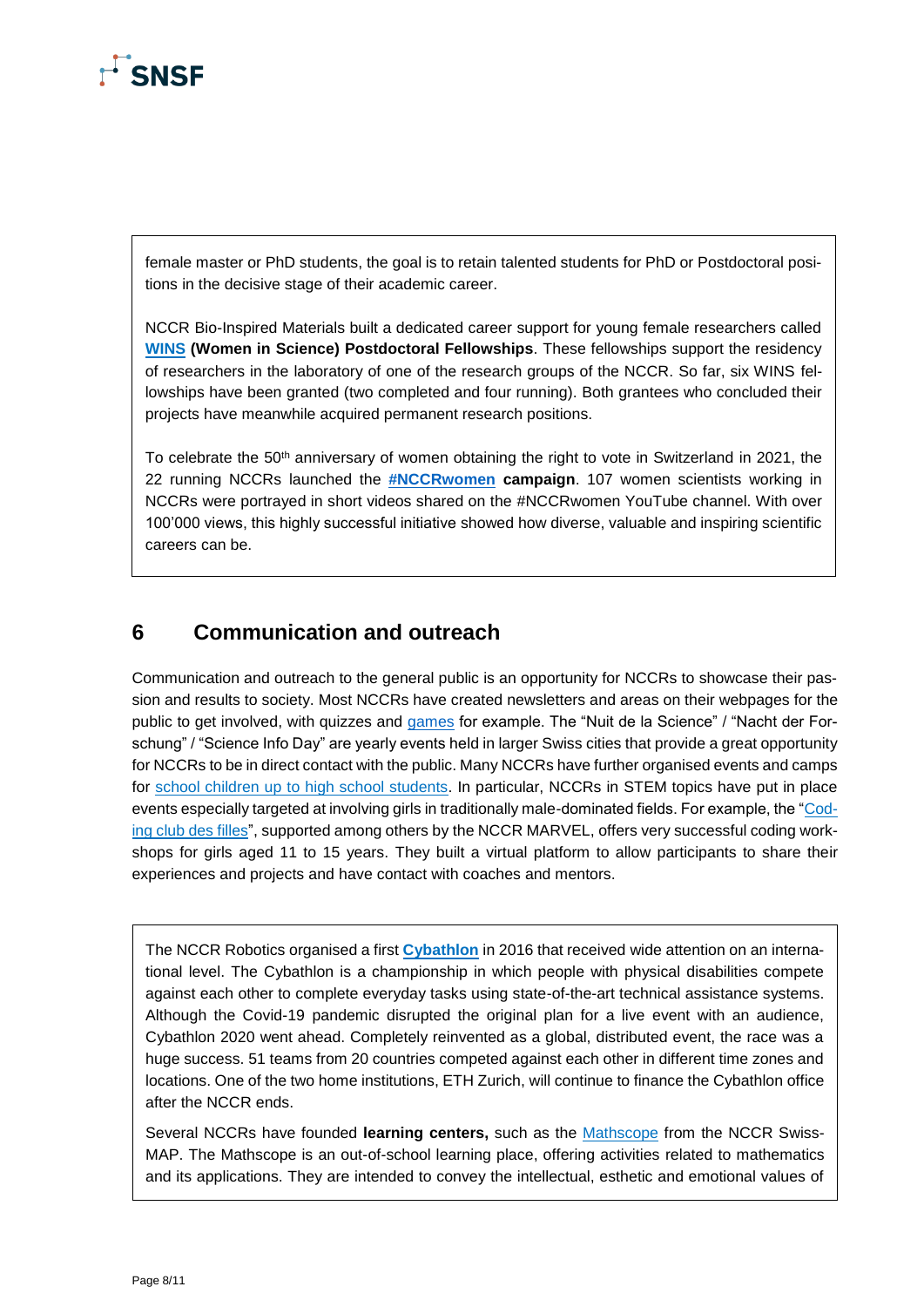

mathematics to a wide audience, from the general public to school classes of various ages. The Mathscope holds regular events and permanent clubs ("le club de maths") where children are able not only to participate in Olympiad-like contests, but can also study interesting mathematical questions and participate in research.

### <span id="page-8-0"></span>**7 Open science**

The SNSF values open research as a fundamental contribution to the impact, transparency and reproducibility of scientific research. To promote efficiency, transparency, knowledge transfer and innovation, among other examples, it is a requirement that all publications from SNSF-funded research be available to third parties free of charge. Furthermore, the SNSF also expects its researchers to detail how the data from SNSF-funded research will be generated, stored, shared and archived, and to share the data underlying publications through publicly accessible, FAIR (findable, accessible, interoperable and reusable) digital databases.

With their large organisational structure and 12-year timeframe, NCCRs have the unique capacity to become role models for open science in their respective fields. By adopting strong data management and open science policies, sharing data practices will evolve, first within the NCCR network and then beyond. Young scientists trained in the NCCR will adhere to better practices and raise open science standards in their scientific disciplines.

In the **NCCR AntiResist**, principal investigators (PIs) receive and can provide feedback on all NCCR manuscripts recently or soon to be submitted to a journal. This not only ensures that collaborations and contributions are acknowledged and valued, but also that research groups stay informed on and engaged with their colleagues' work. It creates an environment of trust within the network. In parallel, the scientific officer and research data officer check that the manuscript and associated datasets comply with SNSF policies. This innovative process will promote open science, bring about new ideas and collaborations, and strengthen the network's communication and cohesiveness.

**[Materials Cloud](https://www.materialscloud.org/)**, the NCCR MARVEL's web platform mentioned in the section on Technology platforms, also offers data repository services adhering to FAIR (findable, accessible, interoperable and reusable) principles. In May 2021, Open Research Europe from the European Commission named it an official repository for Horizon 2020-funded research. As of May 2021, 370 users share and archive their data on Materials Cloud.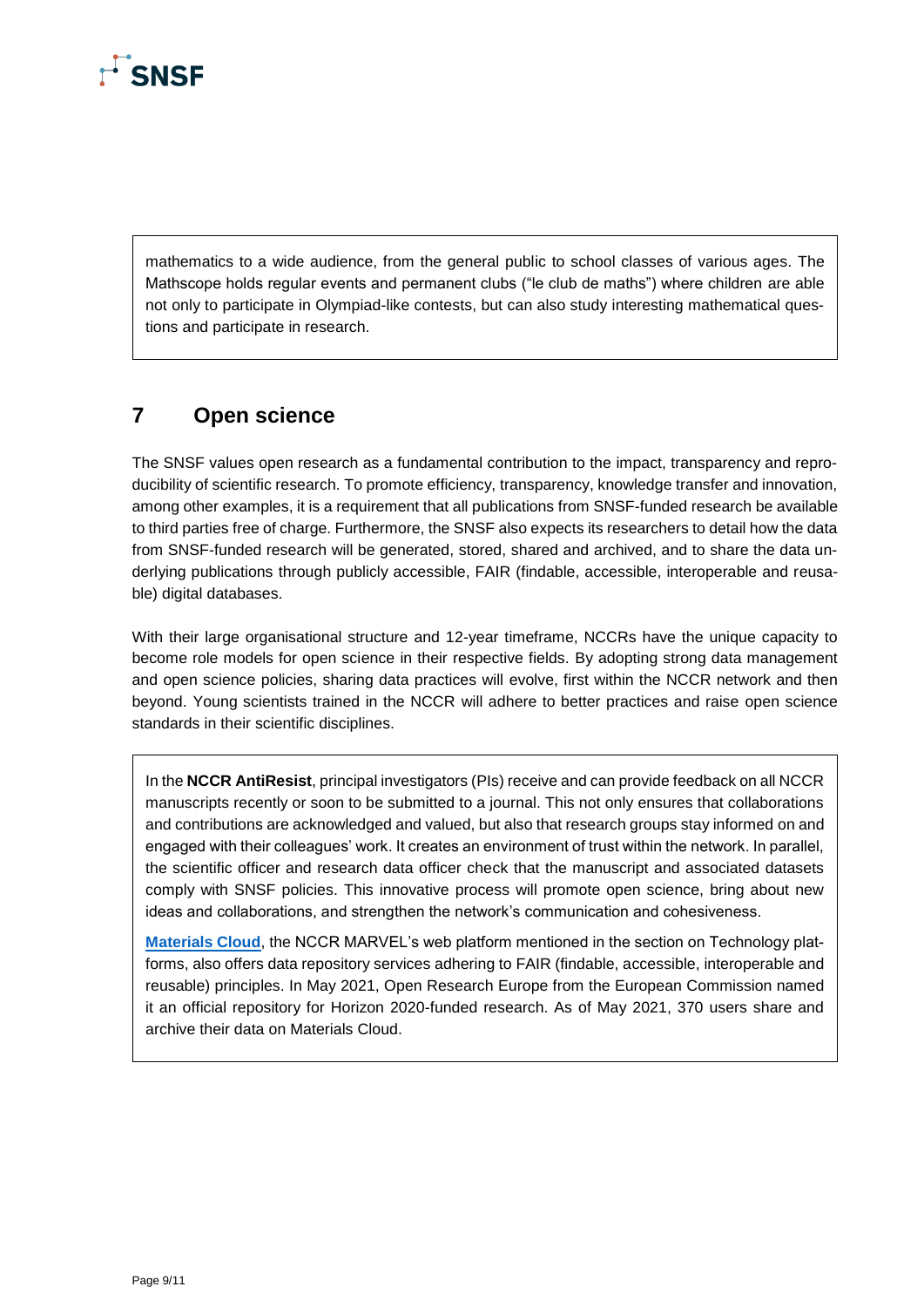## $\overline{\Gamma}$ SNSF

### <span id="page-9-0"></span>**8 International reach and impact of NCCRs**

Since their inception, NCCRs have provided attractive platforms for the funded research teams to make an impact and extend their academic networks beyond the borders of Switzerland. Many examples can illustrate this international impact, and a few are described in this section.

In some fields, the Swiss research community, supported through NCCR funding, has achieved international leadership positions. For example, research in material and quantum sciences, which are of strategic importance for Switzerland, has been financed through several NCCRs since 2001. Over time, the research communities have grown and several Swiss research groups have become world-leading, for example in quantum materials and technology and in two-dimensional materials such as graphene.

Over time the community has grown and Swiss research groups have become world-leading especially in many facets of quantum sciences, quantum materials and technology, and in some fields relating to two-dimensional materials (graphene). Swiss researchers in these fields have been awarded many European Research Council (ERC) grants over the years.

Current or former NCCR leaders who have received individual recognitions or appointments are also examples of leadership roles. Only two of many examples are included here. **Prof. Willy Benz**, director of the NCCR PlanetS from 2014 (start) to 2021 served as President of the European Southern Observatory (ESO) Council between 2018 – 2020. The ESO Council provides world-class observatories on the ground for scientists worldwide and oversees which instruments will be designed, built and operated at the ESO site in the Atacama high plateau in Chile. Prof. Benz will serve from 2022 as the Presidentelect of the International Astronomical Union (IAU) and will thus preside over this major science association in astronomy for two additional years. **Prof. Peter Messerli**, who became renowned for his research in Laos as part of the NCCR North-South, is currently a professor in sustainable development and the director of the Wyss Academy for Nature at the University of Bern. He has been the Co-chair of the independent group of scientists appointed by the UN Secretary General to draft the UN Global Sustainable Development Report (GSDR) in 2019. He also holds other top-level appointments at the international level, e.g. as the Co-chair of Future Earth's Global Land Programme (GLP), plus many positions to do with advising and guiding governmental, scientific and civil-society organisations related to sustainable development.

The international impact of NCCRs has been clearly visible in research fields where local cultural and historical conditions influence research approaches and concepts. The innovative approaches of two NCCRs in Humanities, NCCR Eikones and NCCR Mediality, rooted mostly in German-based traditions, were taken up by the whole European community. They became visible in the US and established longlasting collaborations with American colleagues.

Moreover, NCCRs disseminate their work not only via the traditional scientific outlets and publication channels or during conferences, but also by (co-)organising major science events that attract attention in their community (e.g. NCCR Bio-Inspired Materials as a co-sponsor of the Bioinspired Materials Gordon Conference series).